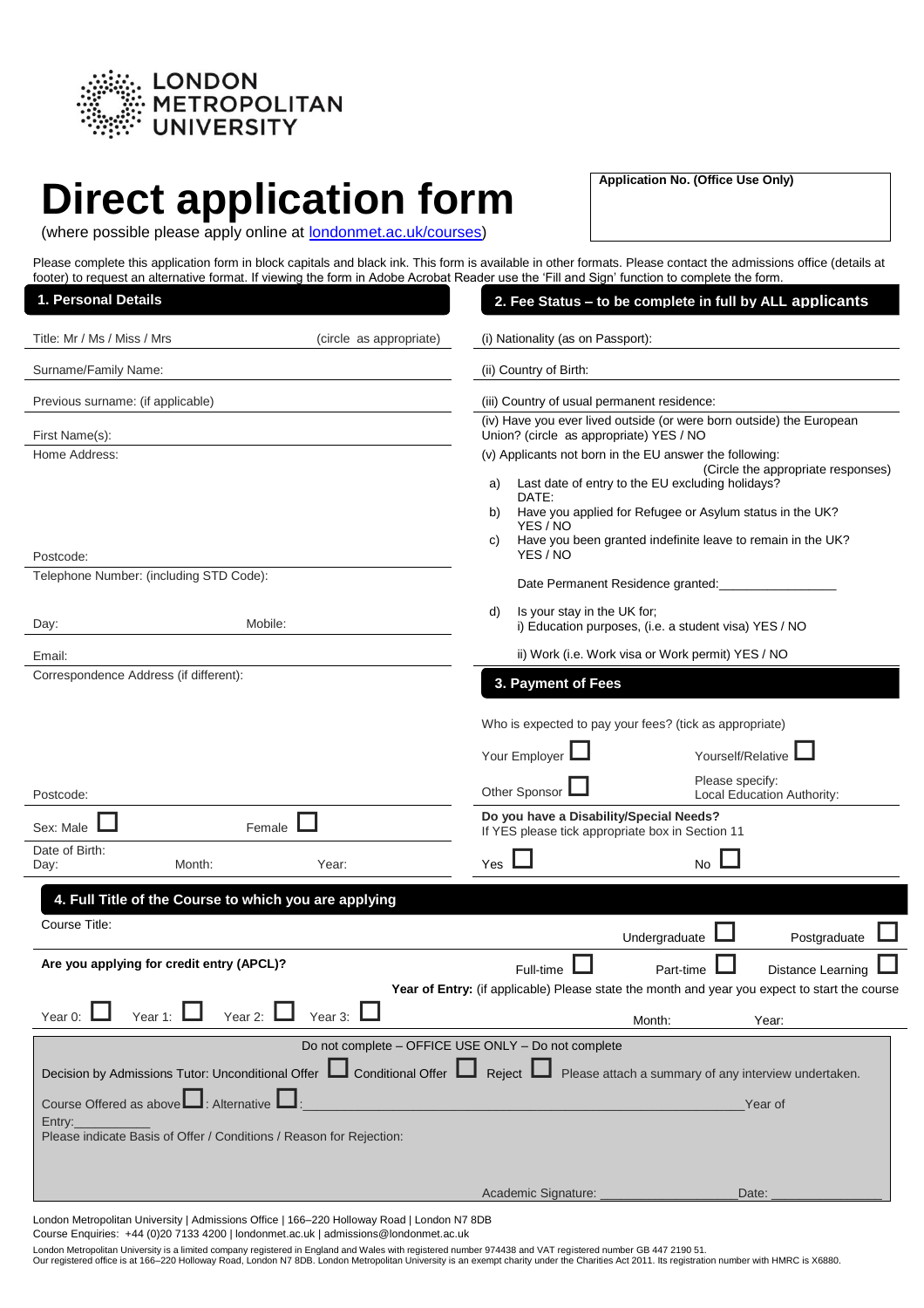| 5. Educational Qualifications - Please state most recent first and attach copies of certificates or transcripts. Failure to do so may delay the processing of your application. For international students these should be in |                                     |         |                     |                      |                     |
|-------------------------------------------------------------------------------------------------------------------------------------------------------------------------------------------------------------------------------|-------------------------------------|---------|---------------------|----------------------|---------------------|
| University, School,<br>College Name and                                                                                                                                                                                       | Degree, Diploma,<br>Certificate, A- | Subject | Pass Overall<br>or  | Grades/<br>Division/ | Date Started<br>And |
| Address                                                                                                                                                                                                                       | level, BTEC, etc                    |         | <b>Fail Overall</b> | Class                | Date Awarded        |
|                                                                                                                                                                                                                               |                                     |         |                     |                      |                     |
|                                                                                                                                                                                                                               |                                     |         |                     |                      |                     |
|                                                                                                                                                                                                                               |                                     |         |                     |                      |                     |
|                                                                                                                                                                                                                               |                                     |         |                     |                      |                     |
|                                                                                                                                                                                                                               |                                     |         |                     |                      |                     |
|                                                                                                                                                                                                                               |                                     |         |                     |                      |                     |
|                                                                                                                                                                                                                               |                                     |         |                     |                      |                     |
|                                                                                                                                                                                                                               |                                     |         |                     |                      |                     |
|                                                                                                                                                                                                                               |                                     |         |                     |                      |                     |
|                                                                                                                                                                                                                               |                                     |         |                     |                      |                     |
|                                                                                                                                                                                                                               |                                     |         |                     |                      |                     |
|                                                                                                                                                                                                                               |                                     |         |                     |                      |                     |
| Exams to be taken or results pending                                                                                                                                                                                          |                                     |         |                     |                      |                     |
|                                                                                                                                                                                                                               |                                     |         |                     |                      |                     |
|                                                                                                                                                                                                                               |                                     |         |                     |                      |                     |

Continue on a sepaate sheet if necessary

# **6. English Language Qualification – For completion by all applicants**

Please specify which English Language qualification you have or intend to take, and give the relevant grade/score for all components. Please also give the date of award if completed. PLEASE NOTE THAT STUDYING IN AN ENGLISH MEDIUM OUTSIDE OF THE UNITED KINGDOM DOES NOT EXEMPT **FOU FROM SUBMITTING A QUALIFICATION.** 

| 7. Employment History          |              |            |                  |                      |                            |
|--------------------------------|--------------|------------|------------------|----------------------|----------------------------|
| Employer's Name<br>and Address | From MM/YYYY | To MM/YYYY | Position<br>Held | Full or<br>Part-time | Brief outline of<br>duties |
| 1.                             |              |            |                  |                      |                            |
|                                |              |            |                  |                      |                            |
|                                |              |            |                  |                      |                            |
| 2.                             |              |            |                  |                      |                            |
|                                |              |            |                  |                      |                            |
|                                |              |            |                  |                      |                            |
| 3.                             |              |            |                  |                      |                            |
|                                |              |            |                  |                      |                            |
|                                |              |            |                  |                      |                            |
| 4.                             |              |            |                  |                      |                            |
|                                |              |            |                  |                      |                            |
|                                |              |            |                  |                      |                            |

Continue on a sepatate sheet if necessary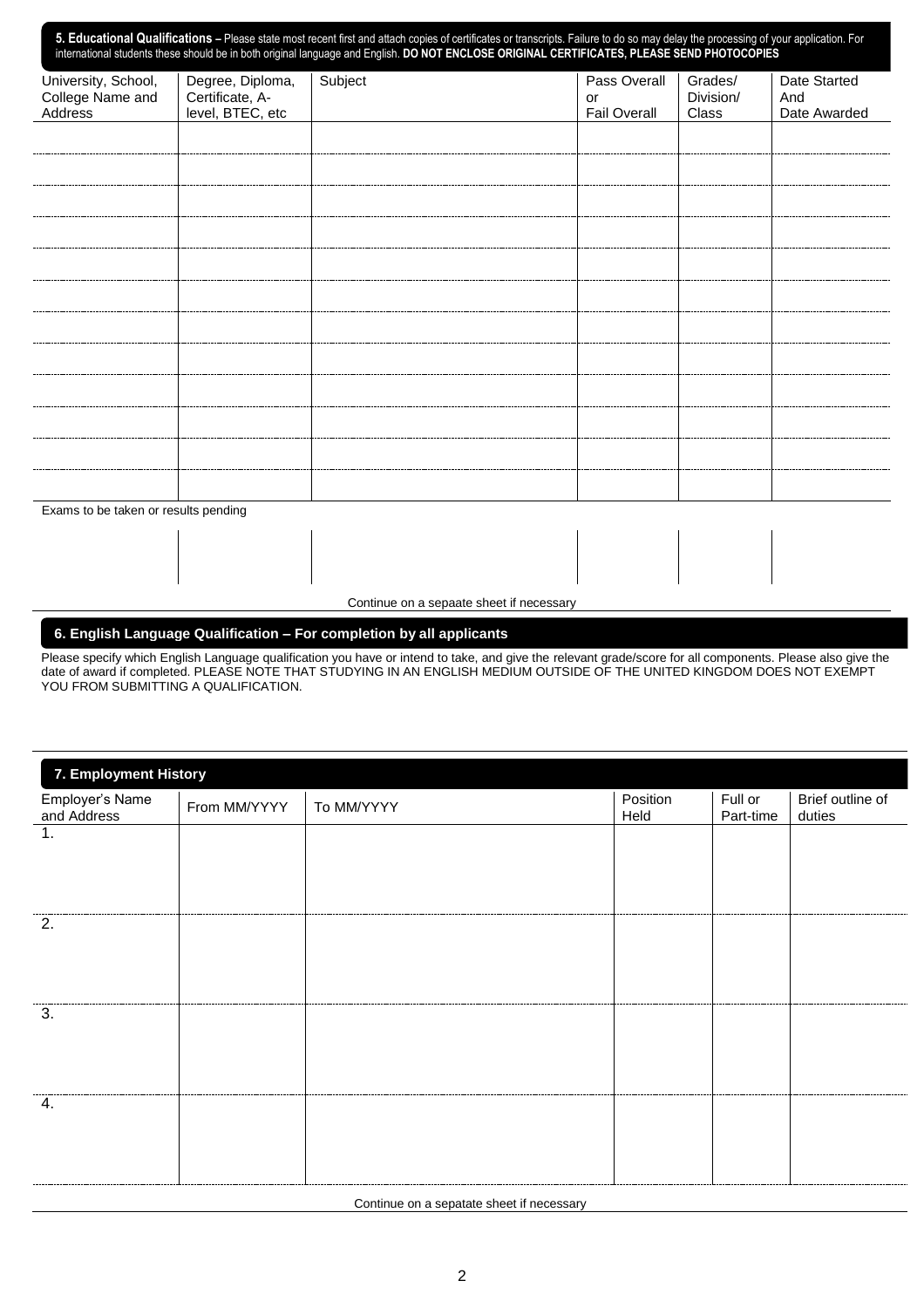# **8. Personal Statement – Continue on a separate sheet if required**

You are advised to complete this section with particular care and as fully as possible. Continue on a separate sheet if required. You should include:

- u snould include:<br>**i. Your reasons for choosing the award/cours**e.
- ii. The knowledge, skills and positions of responsibility you have obtained through your work and/or education (whether paid, voluntary or domestic) which might be relevant to the award/course.
- iii. The work experiences and/or personal developments which have been most important to you.
- iv. The challenges facing you in your studies, work or personal career development.
- v. Your future career plans

### **8a. Passport Details**

If you are a Non-European National please enter your Passport number below and include a copy of your Passport photo page with your application.<br>

| Passport number:                                                                                                                                                                                                                                                                                                                                                                                                                                                                                                                                         |                   |  |
|----------------------------------------------------------------------------------------------------------------------------------------------------------------------------------------------------------------------------------------------------------------------------------------------------------------------------------------------------------------------------------------------------------------------------------------------------------------------------------------------------------------------------------------------------------|-------------------|--|
| 9. Criminal Convicions                                                                                                                                                                                                                                                                                                                                                                                                                                                                                                                                   |                   |  |
| Do you have any criminal convictions? YES $\Box$ NO $\Box$                                                                                                                                                                                                                                                                                                                                                                                                                                                                                               |                   |  |
| If yes, please attach details about your offence and conviction, including dates and court issuing the conviction.<br>For Teaching, Health or Social Work programmes any criminal conviction including spent sentences and cautions must be declared. For further guidance<br>contact the Admissions Office or check: https://intranet.londonmet.ac.uk/uso/students/convictions.cfm                                                                                                                                                                      |                   |  |
| 10. Name and Address of Referee(s)                                                                                                                                                                                                                                                                                                                                                                                                                                                                                                                       |                   |  |
| 1. Indicate below the two referees to whom you have sent the enclosed reference forms:<br>2. Please try to supply:<br>(i) One academic reference from your most recent place of study eg. School, College or University<br>(ii) A reference from your present/recent employer.<br>3. We will NOT normally request references from your referees. It is your responsibility to ensure that all references are forwarded to the Admissions<br>Office, London Metropolitan University. This includes references from London Metropolitan University tutors. |                   |  |
| Referee 1                                                                                                                                                                                                                                                                                                                                                                                                                                                                                                                                                | Referee 2         |  |
| Name:                                                                                                                                                                                                                                                                                                                                                                                                                                                                                                                                                    | Name:             |  |
| Post Held:                                                                                                                                                                                                                                                                                                                                                                                                                                                                                                                                               | Post Held:        |  |
| Telephone Number:                                                                                                                                                                                                                                                                                                                                                                                                                                                                                                                                        | Telephone Number: |  |
| Email:                                                                                                                                                                                                                                                                                                                                                                                                                                                                                                                                                   | Email:            |  |